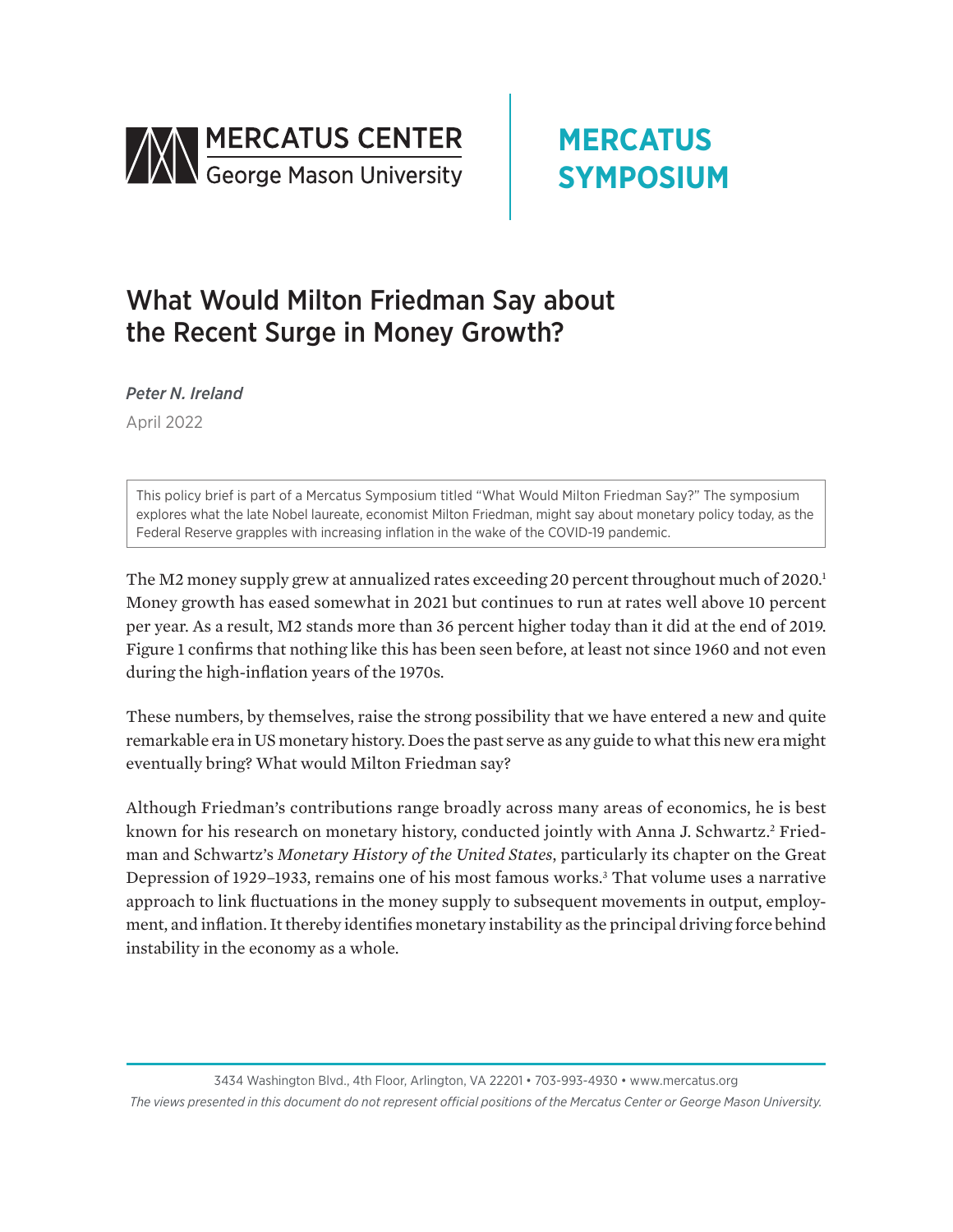



Source: Federal Reserve Bank of St. Louis, Federal Reserve Economic Database (FRED).

Despite Friedman's fame and influence, however, academic economists and central bankers rarely think, today, about monetary policy in terms of its effects on money growth. They focus instead on interest rates. Their emphasis on interest rates reflects, partly, a professional consensus that the statistical links between measures of the money supply and other key macroeconomic variables weakened in the late 1980s and early 1990s. In fact, Friedman was well aware that patterns in more recent data differ from those that he found earlier in his historical analyses.

Nevertheless, Friedman surely would be alarmed by the recent surge in M2 growth. One can, in fact, use insights gleaned from Friedman's research to see that although the statistical relationships between money growth, real GDP growth, and inflation may have weakened somewhat in recent decades, they have in no way disappeared. Thus, rapid M2 growth serves as a warning sign. Unless the Federal Reserve acts soon and decisively to recalibrate its monetary policy strategy, higher inflation will quite likely persist.

#### **MONEY, BUSINESS CYCLES, AND INFLATION**

In their *Monetary History* and in related statistical work, Friedman and Schwartz find strong links between money growth and business cycles in data extending back to 1867 and running through 1960.4 In those data, money growth consistently peaks just before output and employment reach their own cyclical peaks, and money growth troughs just before output and employment hit their cyclical troughs. Moreover, moderate declines in money growth presage mild economic recessions, while deeper monetary contractions portend more severe economic depressions.

In documenting these general facts, Friedman and Schwartz reshaped economists' understanding of the Great Depression. Whereas previously, scholars believed that the Federal Reserve had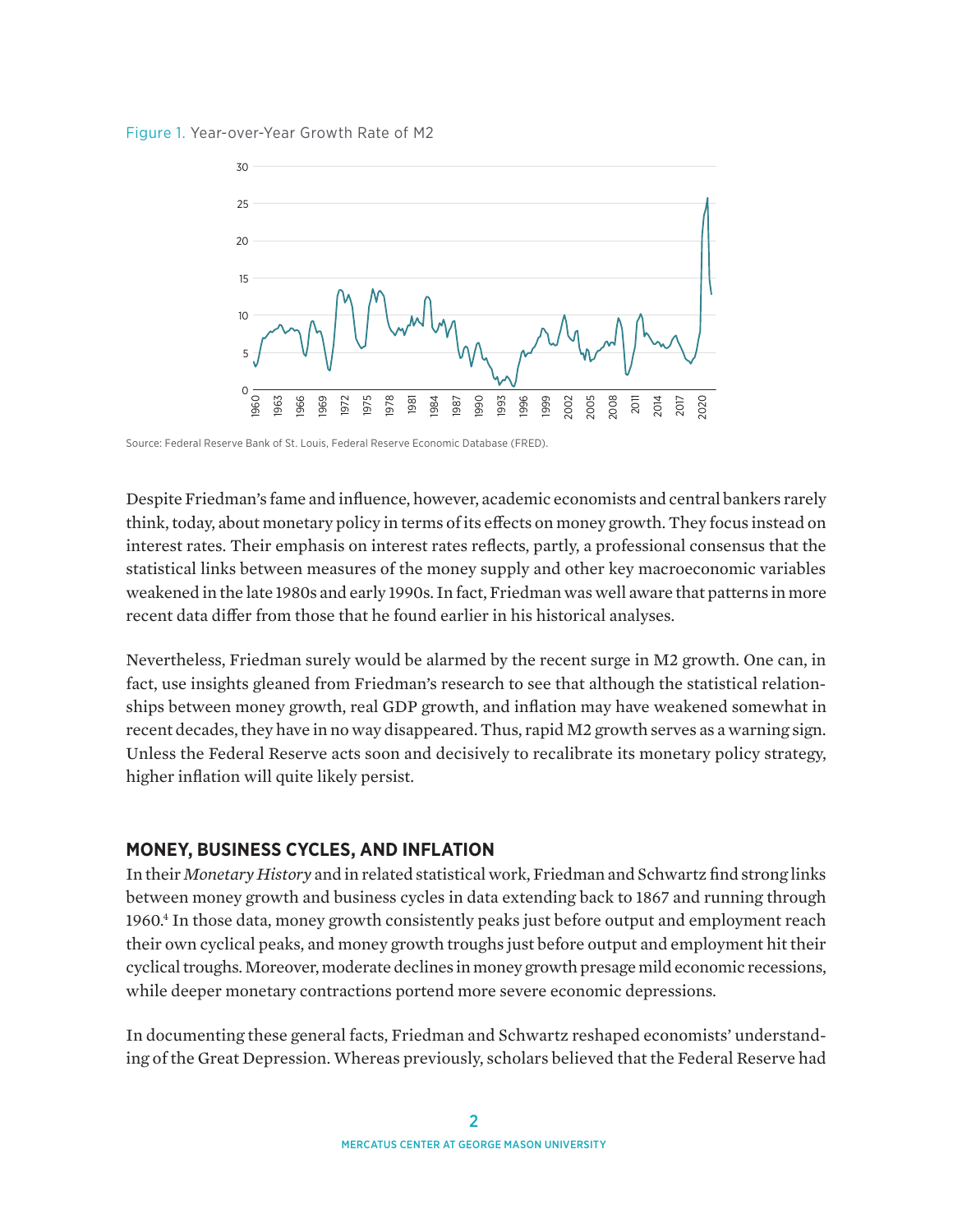done all it could to mitigate the effects of the Great Depression, Friedman and Schwartz showed the Fed was largely to blame for its length and depth. According to Friedman and Schwartz, the initial economic downturn following the stock market crash of 1929 would have been severe in any case.<sup>5</sup> However, nothing like the Great Depression that eventually ensued would have been possible without years of relentlessly tight monetary policy, reflected in a prolonged decline in the M2 money stock. Here, it is most helpful to review Friedman and Schwartz's own words:

Monetary behavior during the contraction itself is even more striking. From the cyclical peak in August 1929 to the cyclical trough in March 1933, the stock of money fell by over a third. This is more than triple the largest preceding declines recorded in our series. . . .

The monetary collapse was not the inescapable consequence of other forces, but rather a largely independent factor which exerted a powerful influence on the course of events. The failure of the Federal Reserve to prevent the collapse reflected not the impotence of monetary policy but rather the particular policies followed by the monetary authorities. . . .

The contraction is in fact a tragic testimonial to the importance of monetary forces. . . . For it is true also . . . that different and feasible actions by the monetary authorities could have prevented the decline in the stock of money—indeed, could have produced almost any desired increase in the money stock. . . . Prevention or moderation of the decline in the stock of money, let alone the substitution of monetary expansion, would have reduced the contraction's severity and almost certainly its duration. The contraction might still have been relatively severe. But it is hardly conceivable that money income could have declined by over one-half and prices by over one-third in the course of four years if there had been no decline in the stock of money.<sup>6</sup>

Naturally, after World War II, Friedman's attention shifted away from the role that monetary contraction played in driving deflation and depression to the role that excessive money growth played in generating a recurrent, inflationary boom-bust cycle. His critique begins in chapter 10 of the *Monetary History*, on "World War II Inflation, September 1939–August 1948," an episode also discussed by Michael D. Bordo and Mickey D. Levy.7

M2 growth accelerated during World War II, as the Federal Reserve concentrated on keeping interest rates low to support government borrowing. During the war itself, measured inflation remained subdued, reflecting the imposition of wage and price controls together with increased household saving in response to a shortage of durable goods. After the war, however, controls were lifted and pent-up spending power was released, leading to two years of double-digit inflation in 1946 and 1947. This historical experience takes on new relevance today, of course, as M2 growth has surged even as business shutdowns and disrupted supply chains have led to shortages of many consumer durable goods.

Friedman and Schwartz's *Monetary History* concludes before US inflation rose more persistently during the 1970s. Instead, Friedman's views on the sources of the "Great Inflation" and the chronic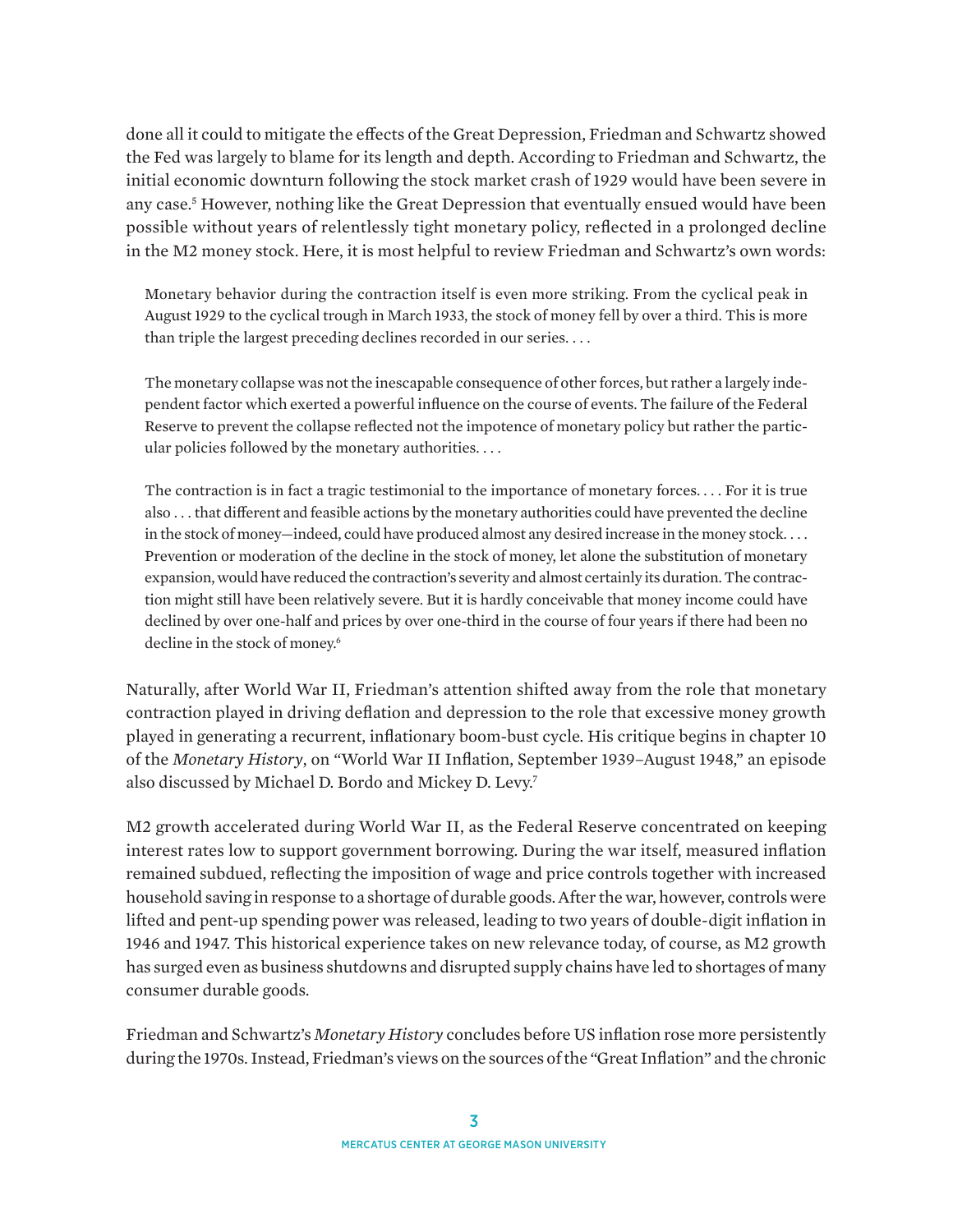economic instability that accompanied it can be found in a series of essays published later. An October 1977 column from *Newsweek* magazine, for example, presages today's debates by focusing on whether inflation is "transitory or persistent."8 There, Friedman writes:

There is one and only one basic cause of inflation: too high a rate of growth in the quantity of money—too much money chasing the available supply of goods and services. These days, that cause is produced in Washington, proximately, by the Federal Reserve System, which determines what happens to the quantity of money; ultimately, by the political and other pressures impinging on the System, of which the most important are the pressures to create money in order to pay for exploding Federal spending and in order to promote the goal of "full employment." All other alleged causes of inflation—trade union intransigence, greedy business corporations, spend-thrift consumers, bad crops, harsh winters, OPEC [Organization of Petroleum Exporting Countries] cartels and so on—are either consequences of inflation, or excuses by Washington, or sources of temporary blips of inflation.<sup>9</sup>

Then, in a lecture published by the Bank of Japan, Friedman describes in more detail how the Fed's practice of conducting monetary policy by managing interest rates contributed to both inflation and economic instability:

In practice, the Fed continued to target interest rates, specifically the Federal funds rate, rather than monetary aggregates, and continued to adjust its interest rate targets only slowly and belatedly to changing market pressure. The result was that the monetary aggregates tended on average to rise excessively, contributing to inflation. However, from time to time, the Fed was too slow in lowering, rather than in raising the Federal funds rate. The result was sharp deceleration in the monetary aggregates, and an economic recession.10

Finally, Friedman sums up concisely the conclusions of his lifetime's work studying the Fed:

To summarize this 69-year record: two major wartime inflations; two major depressions; a banking panic far more severe than was ever experienced before the Federal Reserve System was established; a succession of booms and recessions; a post–World War II roller coaster marked by accelerating inflation and terminating in four years of unusual instability—the whole relieved by relative stability and prosperity during the two decades after the Korean War.

Granted, the Fed alone is not to blame for this dismal record. Yet it is—to put it mildly—hardly an impressive performance compared either to our nation's experience before the Federal Reserve System was established or to the record of some other nations with a different monetary structure.<sup>11</sup>

Both the substance and the tone of these comments leave no doubt that Friedman would be quite concerned by the recent surge in money growth as a source of persistent inflation and, possibly, the cause of a future recession if the Fed waits too long to correct for it and must then adjust its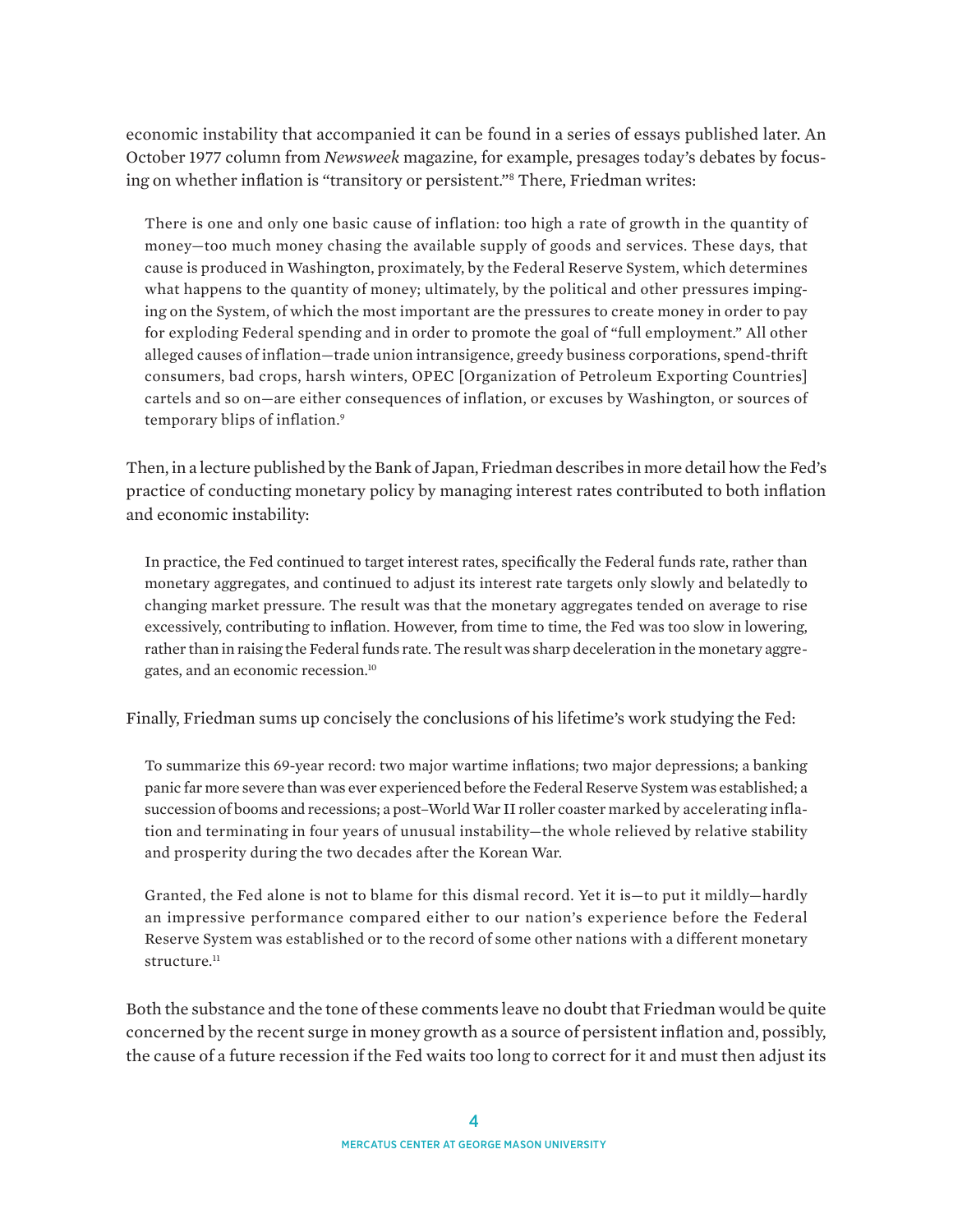policies more vigorously later on. There is, however, a significant complication that Friedman would have to address in making his case for the importance of money growth today.

### **"I'M BAFFLED"**

Sometime in the mid to late 1980s, the strong correlations between money growth, output, employment, and inflation that Friedman and Schwartz first uncovered started to weaken. By the early 1990s, many economists had concluded that short-term interest rates, such as the federal funds rate, serve more reliably to indicate the stance of monetary policy and, hence, bear a closer relationship to key macroeconomic variables.

Two articles published in the *American Economic Review*—the first by Ben S. Bernanke and Alan S. Blinder and the second by Benjamin M. Friedman and Kenneth N. Kuttner—proved highly influential in shaping this new consensus among academic economists.12 Meanwhile, Federal Reserve officials and policy advisers acknowledge that the Fed placed increasing emphasis on managing the federal funds rate and paid correspondingly less attention to the monetary aggregates throughout the 1990s.13 In September 1998, the Federal Open Market Committee (FOMC) initiated the practice, which it continues to this day, of announcing an explicit target for the federal funds rate immediately after each meeting.<sup>14</sup> And in June 2000, the FOMC stopped announcing target ranges for money growth.15

Eventually, even Milton Friedman had to confront these new realities. In an interview with John Taylor published in 2001, Friedman presented a graph comparing year-over-year growth rates in real M2 and real GDP from 1960 through 1999.<sup>16</sup> Figure 2 reproduces and extends Friedman's



Figure 2. Year-over-Year Growth Rates of Real M2 and Real GDP

Source: FRED.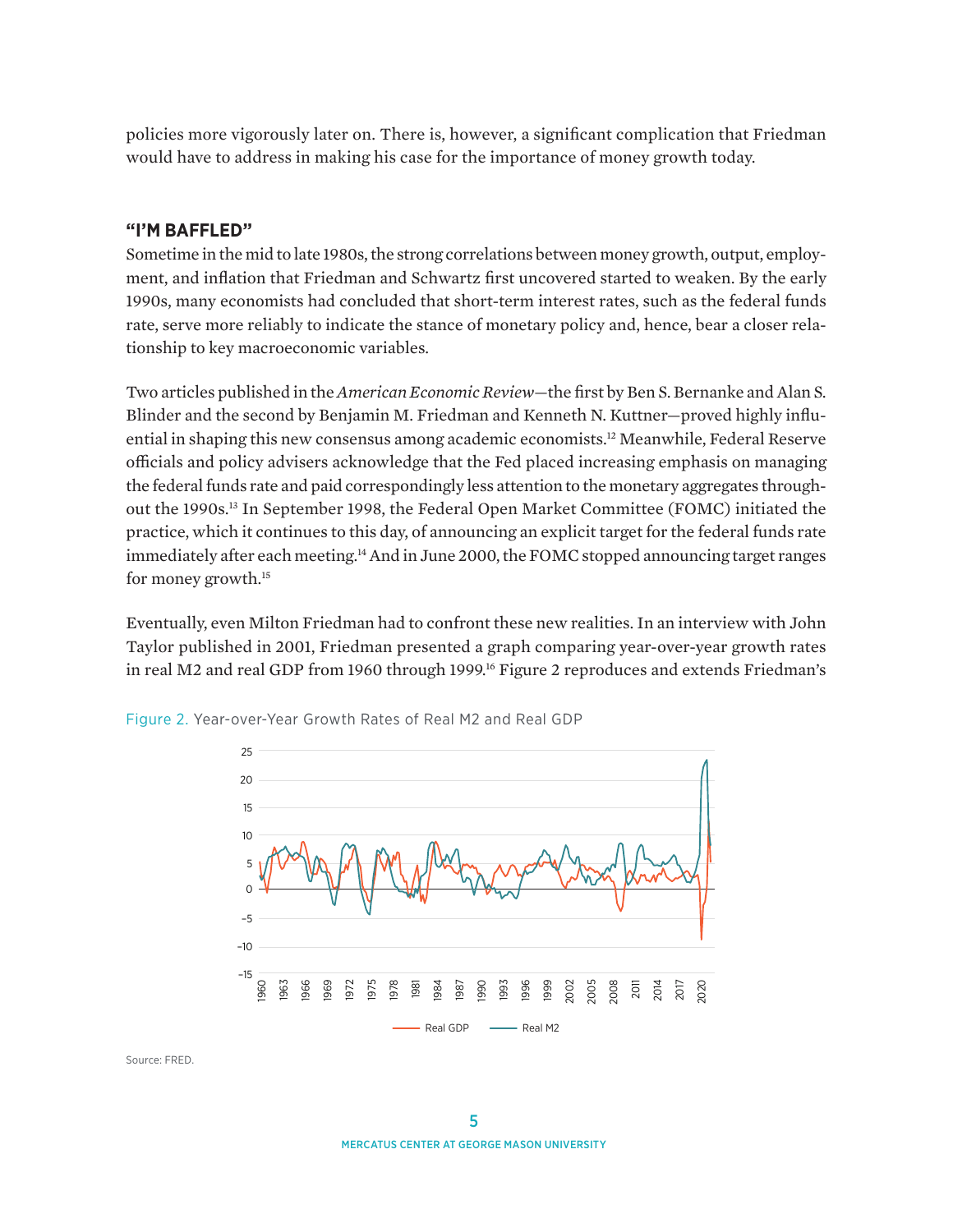| <b>M2 and Real GDP Growth</b> |                                |                              |  |
|-------------------------------|--------------------------------|------------------------------|--|
|                               | <b>M2 UNADJUSTED FOR TREND</b> | <b>M2 ADJUSTED FOR</b>       |  |
|                               | <b>TREND VELOCITY SHIFTS</b>   | <b>TREND VELOCITY SHIFTS</b> |  |
| Quarterly Data                |                                |                              |  |
| 1959:1-1989:4                 | 0.56                           | 0.56                         |  |
| 1990:1-2021:3                 | -0.43                          | $-0.25$                      |  |
| 1959:1-2021:3                 | 0.01                           | 0.17                         |  |
| 1990:1-2019:4                 | $-0.33$                        | 0.26                         |  |
| 1959:1-2019:4                 | 0.27                           | 0.46                         |  |
| Annual Data                   |                                |                              |  |
| 1867-2020                     | 0.39                           | 0.82                         |  |
| 1867-2019                     | 0.43                           | 0.83                         |  |
| 1867-1989                     | 0.45                           | 0.83                         |  |
| 1990-2019                     | -0.32                          | 0.56                         |  |

# **Table 1. Correlations between Year-over-Year Real**

Source: Author's calculations, using quarterly data from FRED and annual data from the MeasuringWorth.com website and from Table 4.8 of Friedman and Schwartz's *Monetary Trends in the United States and the United Kingdom*.

chart so that it runs through 2021, quarter 3.17 Both Friedman's original graph and the update here show real M2 and real GDP moving closely together from 1960 through the mid to late 1980s. Thereafter, the relation breaks down.

Table 1 quantifies this shift. Before 1990, the correlation between the two series is 0.56; since then, it is –0.43. Combining the first three decades of positive comovement with the last three decades of negative comovement, the correlation for the full sample comes in at virtually zero. In fairness, the most recent observations, reflecting the sharp contraction in real GDP associated with the economic shutdown in March 2020 and the coincident burst in M2 growth, surely reflects the Federal Reserve's response to an unprecedented crisis. However, even when these observations are excluded, the correlation between real M2 and real GDP growth remains negative, at –0.33, from 1990 through the end of 2019.

The equation of exchange reads

$$
MV = PY,\tag{1}
$$

where *M* is the money supply, *V* is the velocity of money, *P* is the aggregate nominal price level, and *Y* is real GDP. Rewritten as

$$
m + \nu = p + y,\tag{2}
$$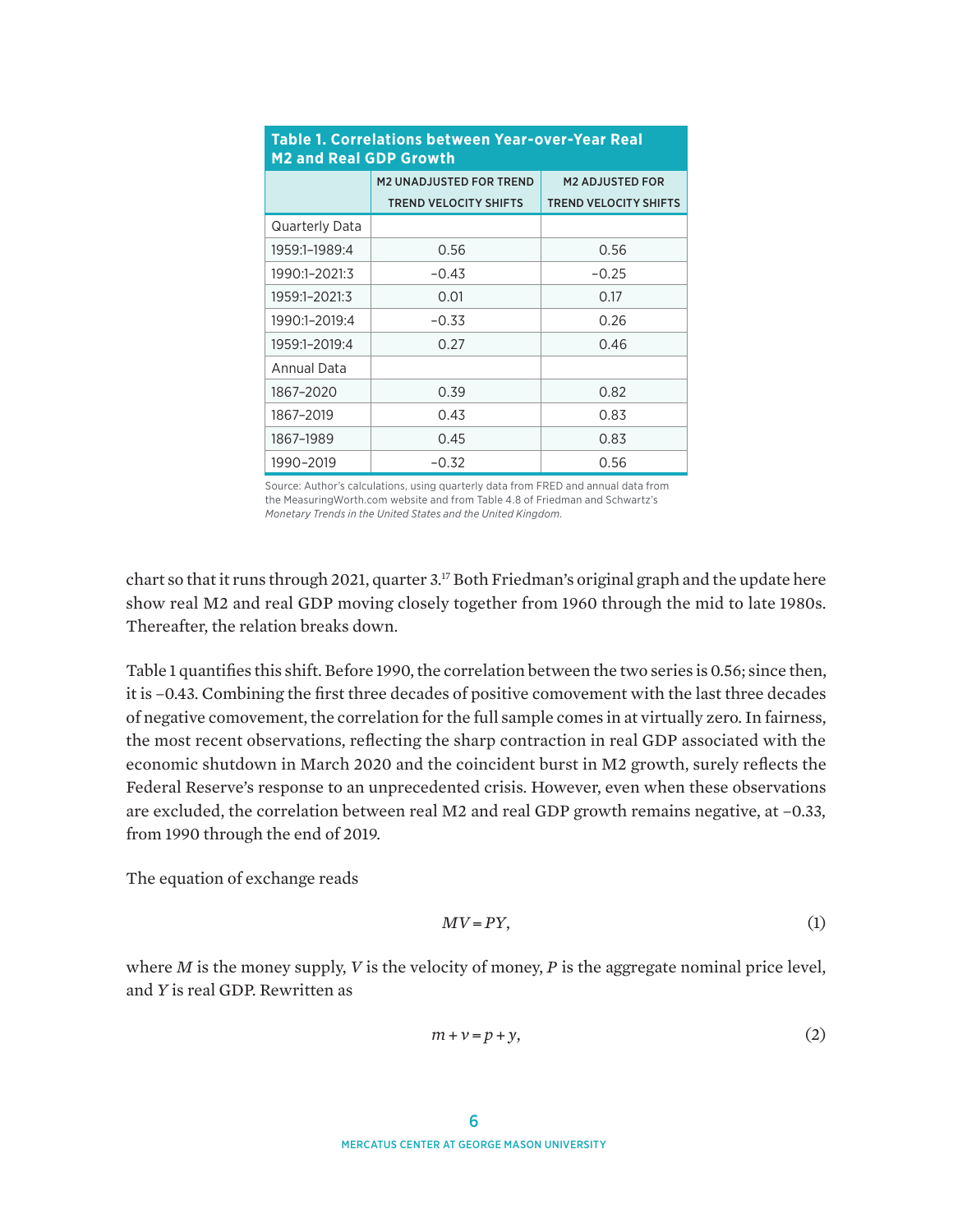



Source: Author's calculations, using data from FRED.

where lowercase variables denote the growth rates of the corresponding uppercase variables, this equation makes clear that changes in velocity, causing  $v \neq 0$ , will weaken the connections between money growth *m*, inflation *p*, and real GDP growth *y*.

Thus, in a second graph presented to Taylor, Friedman plotted the velocities of M1, M2, and M3 to pinpoint the precise timing of the break.<sup>18</sup> Figure 3 reproduces and updates Friedman's chart, focusing on M2 velocity. Again, both Friedman's graph and the update presented here show that the velocity of M2, which had remained remarkably stable throughout the 1960s, 1970s, and 1980s, moved unexpectedly higher in the early 1990s. The extended graph here reveals that in addition, the earlier stability in M2 velocity never returned. After rising from 1992 through 1995, M2 velocity reversed course and has relentlessly declined ever since.

These post-1990 movements in velocity need not be viewed as completely random, divorced from economic fundamentals.19 Nevertheless, they clearly underlie the shift in money-output correlations, from positive to negative, seen in figure 2. In his interview with Taylor, Friedman confessed, "I'm baffled."20

And, yet, insights from Friedman's earlier work can help reconcile the recent data with his preferred quantity-theoretic approach to predicting and understanding the effects that monetary policy in general and money growth in particular have on the economy.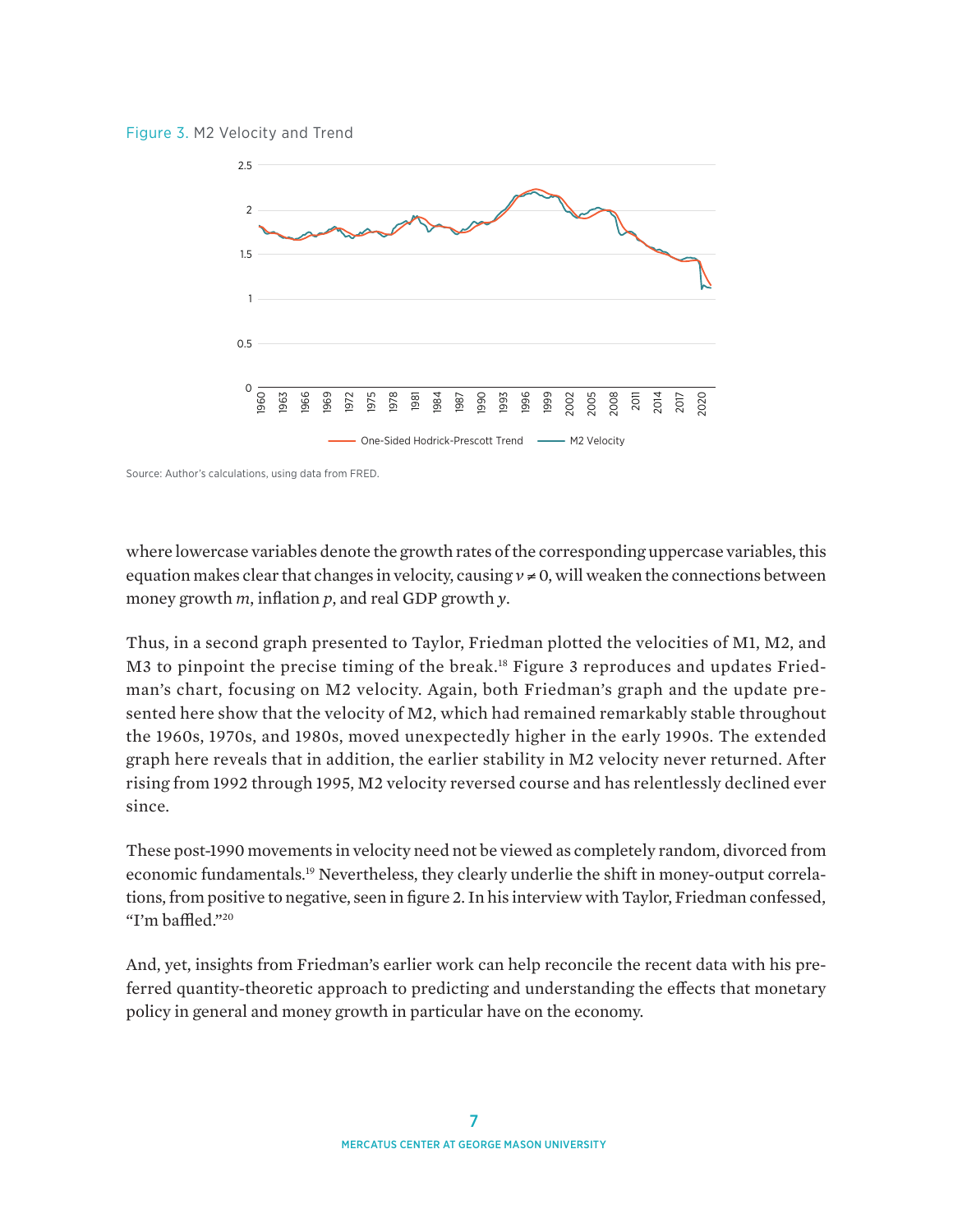#### **THE QUANTITY THEORY REVISITED**

Long before his interview with Taylor, Friedman provided his own "restatement" of the quantity theory of money.21 Friedman begins with a summary: "The quantity theory is in the first instance a theory of the *demand* for money."<sup>22</sup> Later, he elaborates:

The quantity theorist accepts the empirical hypothesis that the demand for money is highly stable. . . . This hypothesis needs to be hedged on both sides. On the one side, the quantity theorist need not, and generally does not, mean that the real quantity of money demanded per unit of output, or the velocity of circulation of money, is to be regarded as numerically constant over time. . . . On the other side, the quantity theorist must sharply limit, and be prepared to specify explicitly, the variables that it is empirically important to include in the function. For to expand the number of variables regarded as significant is to empty the hypothesis of its empirical content; there is indeed little difference between asserting that the demand for money is highly unstable and asserting that it is a perfectly stable function of an infinitely large number of variables.<sup>23</sup>

To illuminate further both "sides" of his hypothesis, Friedman reexpresses the equation of exchange (1) by depicting velocity *V* not as a constant but instead as a function of a small set of variables:<sup>24</sup>

$$
MV(r_{b}, r_{e}, p, w, Y, u) = PY.
$$
\n(3)

In (3),  $r_b$  and  $r_e$  are the expected returns on bonds and equities, *w* is the ratio of capital to labor income, and as before, p and Y are the rate of inflation and the level of real income.<sup>25</sup> According to Friedman, these are the most important variables shaping the portfolio allocation problems faced by households and firms and thereby affect the demand for money as one of many financial assets. Meanwhile, *u* is a composite index of geographic mobility and economic uncertainty that, Friedman hypothesizes, may also affect money demand.26 Thus, in (3), nominal GDP *PY* is determined through the interaction between changes in the nominal supply of money *M* and the demand for real money represented by the function *V*.

In the edited volume that contains it, Friedman's essay is followed by a series of studies—by Phillip Cagan, John J. Klein, Eugene M. Lerner, and Richard T. Selden—that provide empirical evidence to support the quantity theory.27 David E. W. Laidler surveys the voluminous literature that appeared as many other economists continued to pursue this research agenda throughout the decades that followed, presenting estimates and tests of equations linking real money demand to a small number of fundamental determinants.<sup>28</sup> And although the same shifts in velocity shown in figure 3 led to a slowdown in research on money demand in the 1990s, work along these lines continues to this day.29

Michael T. Belongia and Peter N. Ireland take a slightly different approach to the empirical implementation of the quantity-theoretic ideas expressed by Friedman through (3).<sup>30</sup> Observing that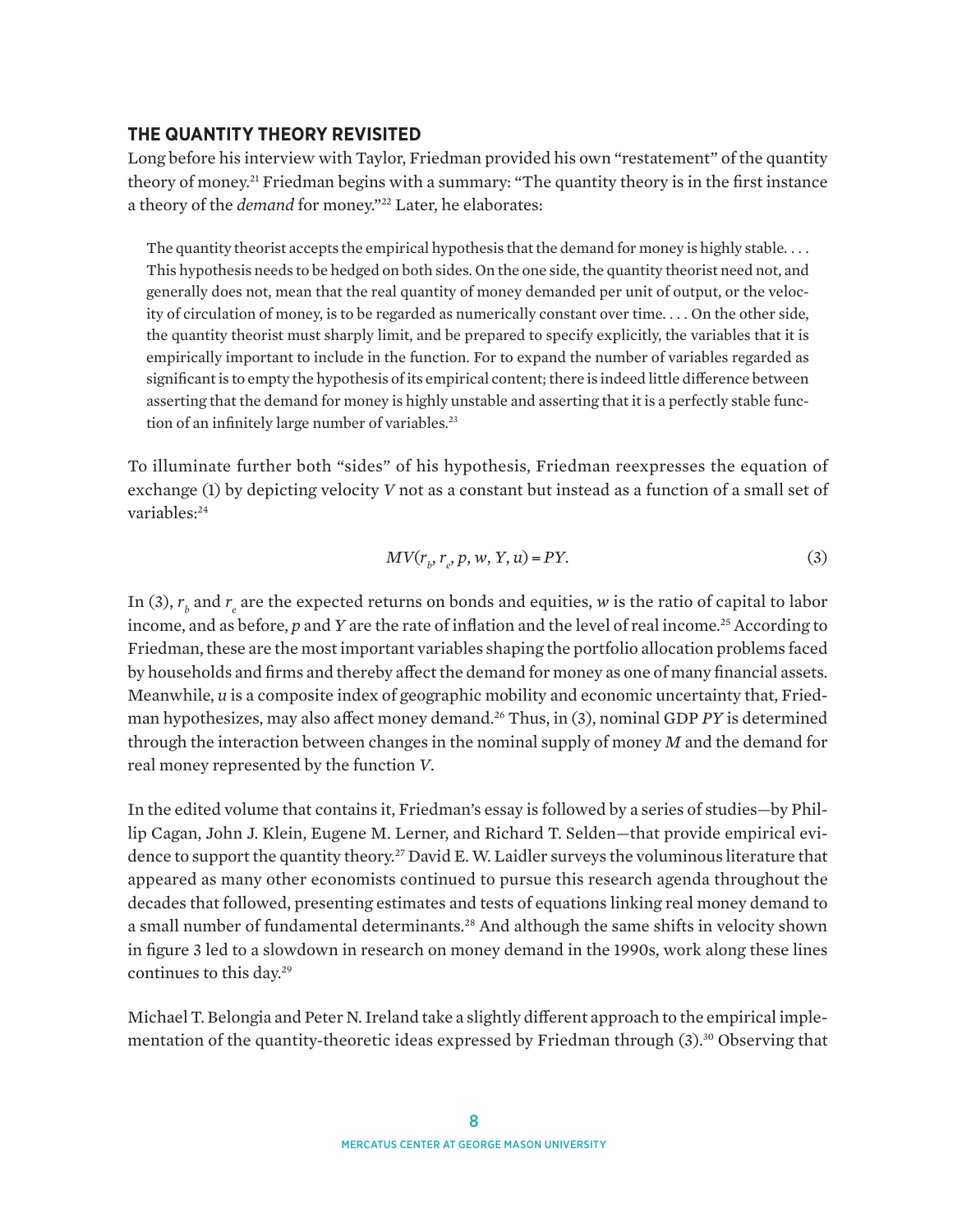the determinants of money demand identified by Friedman and throughout the subsequent literature are likely to evolve only slowly over time, Belongia and Ireland rewrite the equation of exchange (1) as

$$
\tilde{M}\tilde{V} = \left(MV^*\right)\left(\frac{V}{V^*}\right) = PY,\tag{4}
$$

where the first equality defines a shift-adjusted measure of the money stock  $\tilde{M}$  that corrects for long-run movements in velocity captured by the new variable  $V^*$ . Thus, in (4),  $\tilde{V}$  becomes the deviation of actual velocity *V* from its long-run level *V*\*.31

By replacing (3) with (4) as the equation that gives the quantity theory its empirical content, Belongia and Ireland accept Friedman's view that the quantity theory does not require velocity to be numerically constant. At the same time, however, Belongia and Ireland must also concede that for (4) to serve as a practical guide to monetary policymaking and monetary policy evaluation, the long-run level of velocity *V*\* must be estimated in real time—that is, without the use of data that only become available *after* policy decisions affecting the current money supply *M* have been made. Moreover, they must hope that unpredictable changes in velocity *V* away from the estimated long-run level  $V^*$  remain small enough that stability in  $\tilde{V}$  will provide, via (4), a tighter statistical connection between growth in shift-adjustment money *M*! and growth in nominal GDP *PY*.

With these goals in mind, Belongia and Ireland produce estimates of *V*\* using the one-sided version of the Hodrick-Prescott filter described by James H. Stock and Mark W. Watson.<sup>32</sup> Crucially, the "one-sided" nature of this statistical procedure means that the time-varying estimate of *V*\* is updated based on only current and past—but not future—data on velocity itself.33 Thus, provided the determinants that enter Friedman's velocity function do move slowly, the one-sided filter provides an attractive alternative to estimating a specific, multivariate regression for money demand and dealing with the parameter instabilities that inevitably seem to plague such models. $34$ 

Figure 3 confirms that, in fact, the one-sided estimate of trend velocity *V*\* tracks quite closely movements in actual velocity *V* over the entire 1960:1–2020:3 sample of quarterly data. Movements in the estimated trend do tend to lag movements in velocity itself, reflecting, of course, the onesided nature of the time-series filter. However, because velocity drifts up and down very gradually and does not display large quarter-to-quarter movements, the deviations of *V* from *V*\* are small. Thus, as hoped for earlier,  $\tilde{V}$  in (4) remains stable.

Figure 4 redraws figure 2, with growth in real shift-adjusted M2 replacing growth in real M2 itself. Before 1990, the picture looks much the same as it did before, reflecting the underlying stability of M2 velocity itself over that first part of the sample. After 1990, however, the graph shows a much tighter relationship between real money and output growth. Table 1, again, helps to quantify. When shift-adjusted M2 replaces M2, the correlation between real money and output growth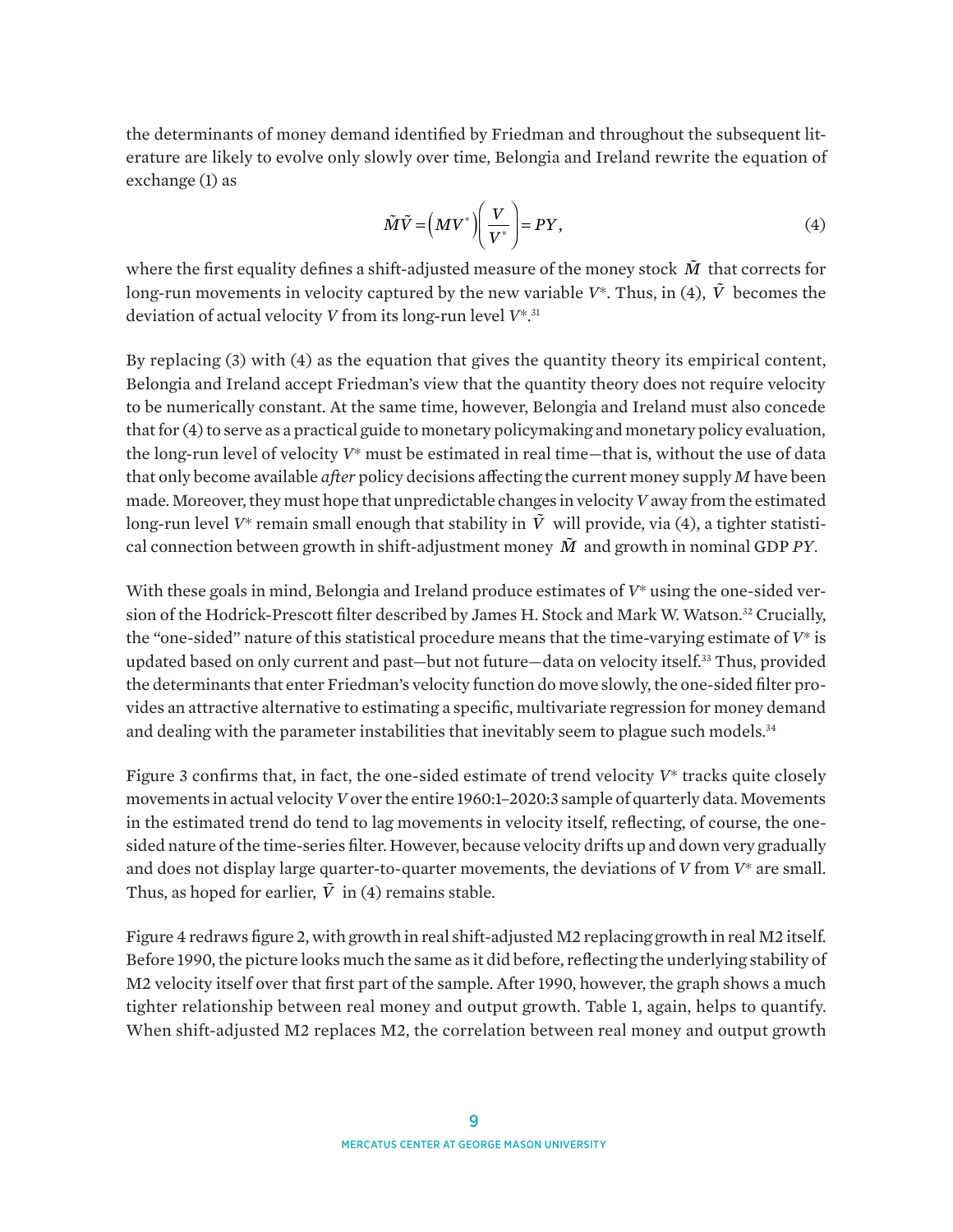

Figure 4. Year-over-Year Growth Rates of Real Shift-Adjusted M2 and Real GDP

Source: Author's calculations using data from FRED.





Source: Author's calculations using data from [measuringworth.com](http://measuringworth.com) and Friedman and Schwartz's *Monetary Trends*.

computed with data from 1990 through 2019 flips in sign: from −0.33 in figure 2 to 0.26 in figure 4. The correlation computed with all the pre-2020 data increases from 0.27 to 0.46.

It is interesting to use Friedman and Schwartz's long historical series on M2 to extend the analysis back further, just as they did.<sup>35</sup> Figure 5 reveals that M2 velocity declined persistently from 1867 through the end of World War II. This graph serves to highlight, therefore, that the period of stable M2 velocity from 1960 through 1990 is the exception, not the rule. The graph also shows,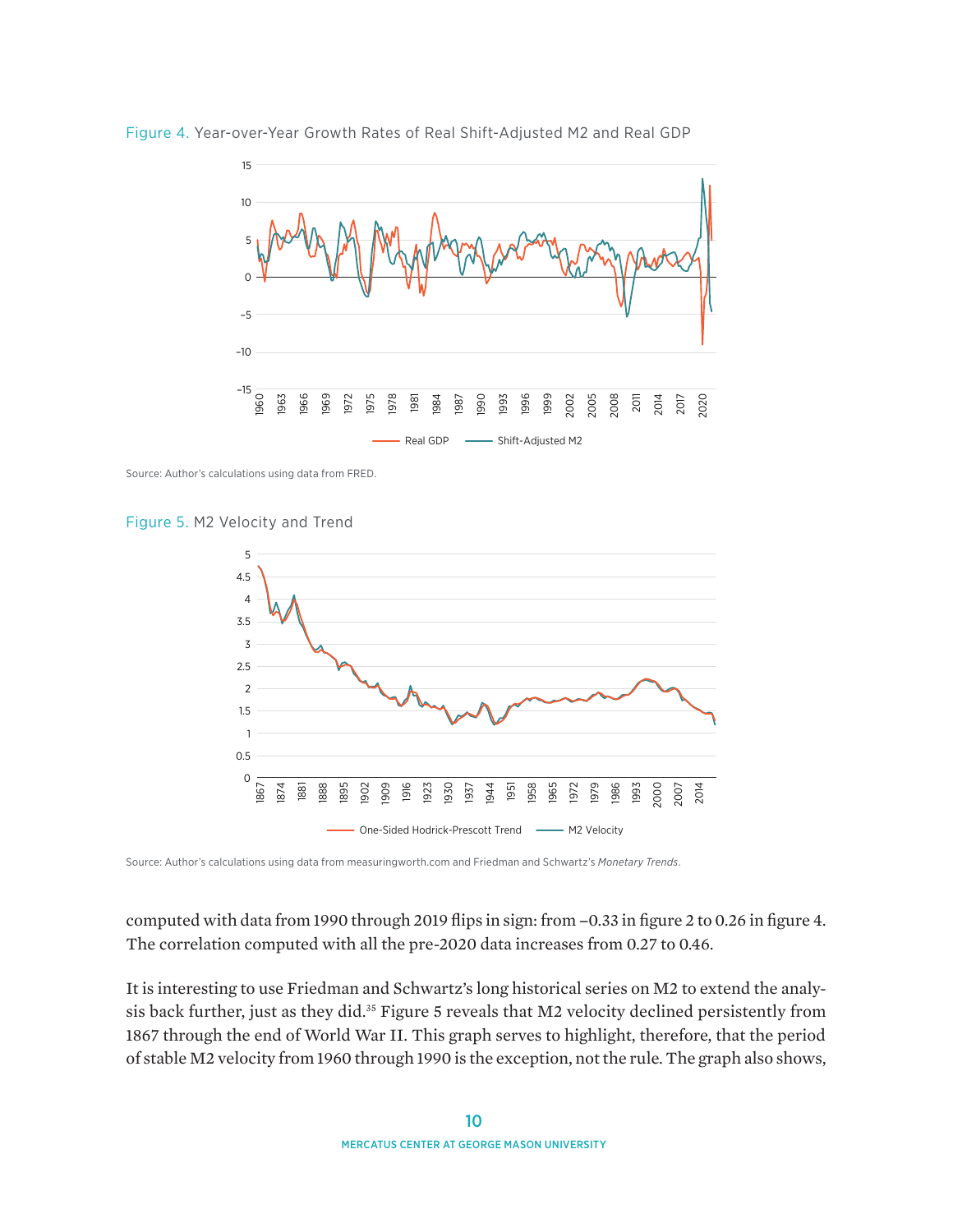

Figure 6. Annual Growth Rates of Real Shift-Adjusted M2 and Real GDP

Source: Author's calculations using data from [measuringworth.com](http://measuringworth.com) and Friedman and Schwartz's *Monetary Trends*.

however, that movements in M2 velocity remain smooth enough to be tracked quite well and in real time using the one-sided Hodrick-Prescott filter.

Figure 6 then shows a remarkably tight relationship between real shift-adjusted M2 growth and real GDP growth extending from 1867 through the present. Clearly visible in the graph is the deep monetary contraction that lies at the heart of Friedman and Schwartz's explanation of the Great Depression. Table 1 summarizes that the correlation between real shift-adjusted M2 growth and real GDP growth exceeds 0.80 over sample periods starting in 1867 and ending in 1989, 2019, or 2020. Focusing narrowly on the episode from 1990 through 2019, the correlation, at 0.56, remains sizable.

Altogether, these findings should reassure quantity theorists who might otherwise struggle, as Friedman himself did in his interview with Taylor, to interpret the recent behavior of M2. Although it is true that the extremely tight links between money and the business cycle loosen somewhat, they remain evident in the post-1990 period provided allowance is made for slow-moving trends in velocity. And they appear larger still, when the quarterly data originally presented by Friedman to Taylor are replaced by annual data. This makes sense, as annual averaging smooths out quarter-to-quarter noise in measured GDP so as to focus on intermediate-term trends, which are more likely driven by macroeconomic fundamentals, including Federal Reserve monetary policy.

It is also interesting to use the quantity-theoretic approach embodied in (4) to assess the strength and stability of links between shift-adjusted nominal money growth and inflation, an important issue that Friedman did not discuss in his interview with Taylor. Figure 7 compares these series using the long annual time series, running back to 1867, originally provided by Friedman and Schwartz but extended through the present. The graph shows clearly that episodes of major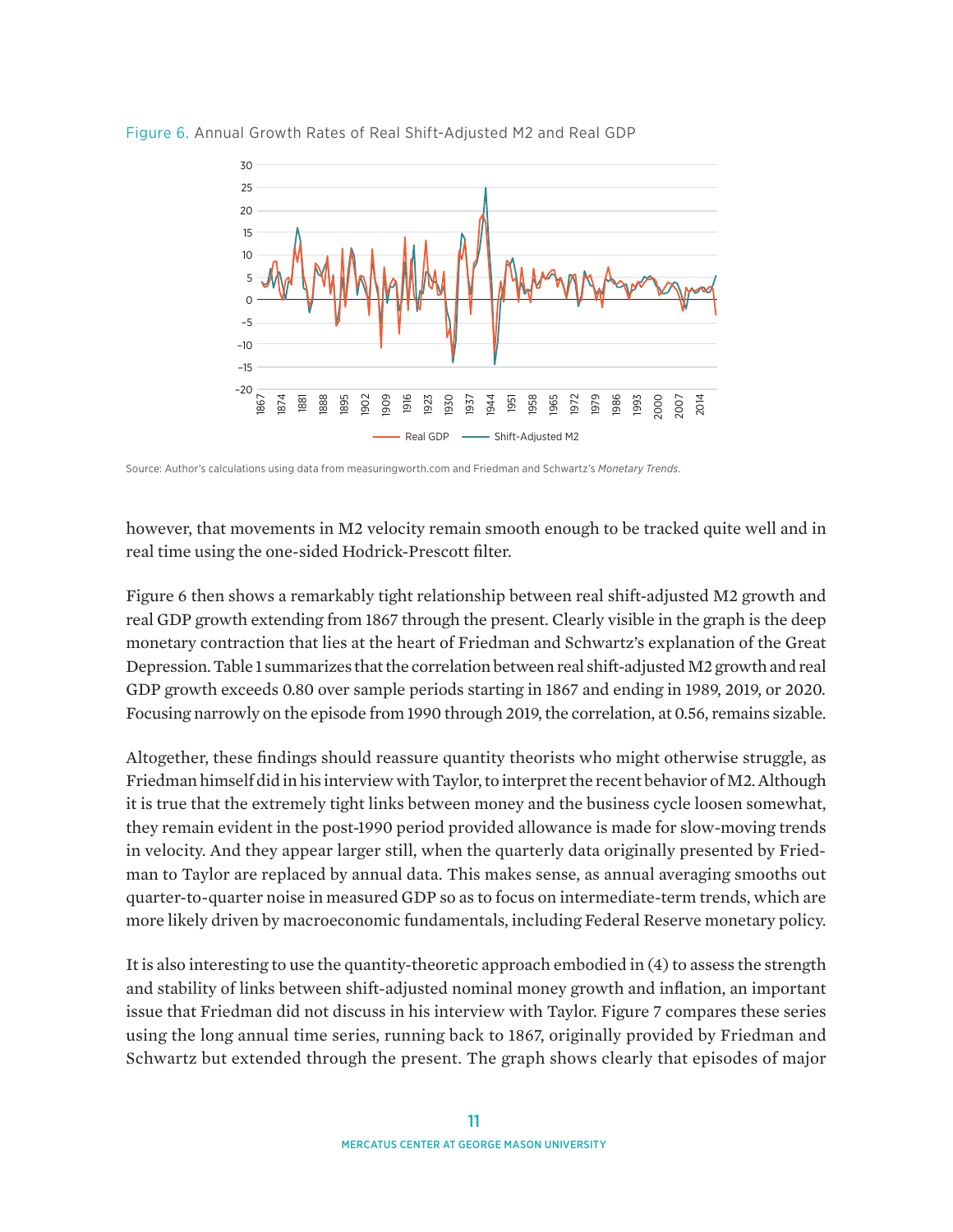



Source: Author's calculations using data from [measuringworth.com](http://measuringworth.com) and Friedman and Schwartz's *Monetary Trends*.

inflation—most significantly those during World War II and the 1970s—are accompanied by rapid growth in the shift-adjusted money supply. And the graph shows, just as clearly, episodes of disinflation or even outright deflation—following World War I, during the Great Depression, in the early 1980s, and for a brief period during the financial crisis of 2008–2009—coincide with periods of decelerating money growth or outright monetary contraction.

Figure 7 also shows that, even more so than real GDP growth, measured inflation exhibits yearto-year volatility that is unrelated to intermediate and longer-run monetary trends. Robert Lucas demonstrates that quantity-theoretic links between money growth and inflation are revealed much more clearly when multiyear moving averages of both series are compared.<sup>36</sup> Following this approach, figures 8–10 plot three-, five-, and ten-year moving averages of shift-adjusted nominal M2 growth and inflation.

Most strikingly, figure 10 renders visible the various eras of monetary policy successes and failures mentioned in the passage quoted above from Friedman: rapid money growth and inflation during both world wars, monetary contraction and with severe and persistent deflation during the Great Depression, accelerating money growth and inflation again during the 1970s, and more encouragingly, two periods of stable money growth and inflation following the Korean War and, again, starting in the mid-1980s.37

Table 2 confirms that the measured correlations between money growth and inflation become stronger, first, when slow-moving trends in velocity are accounted for and especially when the data are averaged over longer horizons. Most notably, the correlation between ten-year moving averages of shift-adjusted money growth and inflation over the period from 1867 through 1989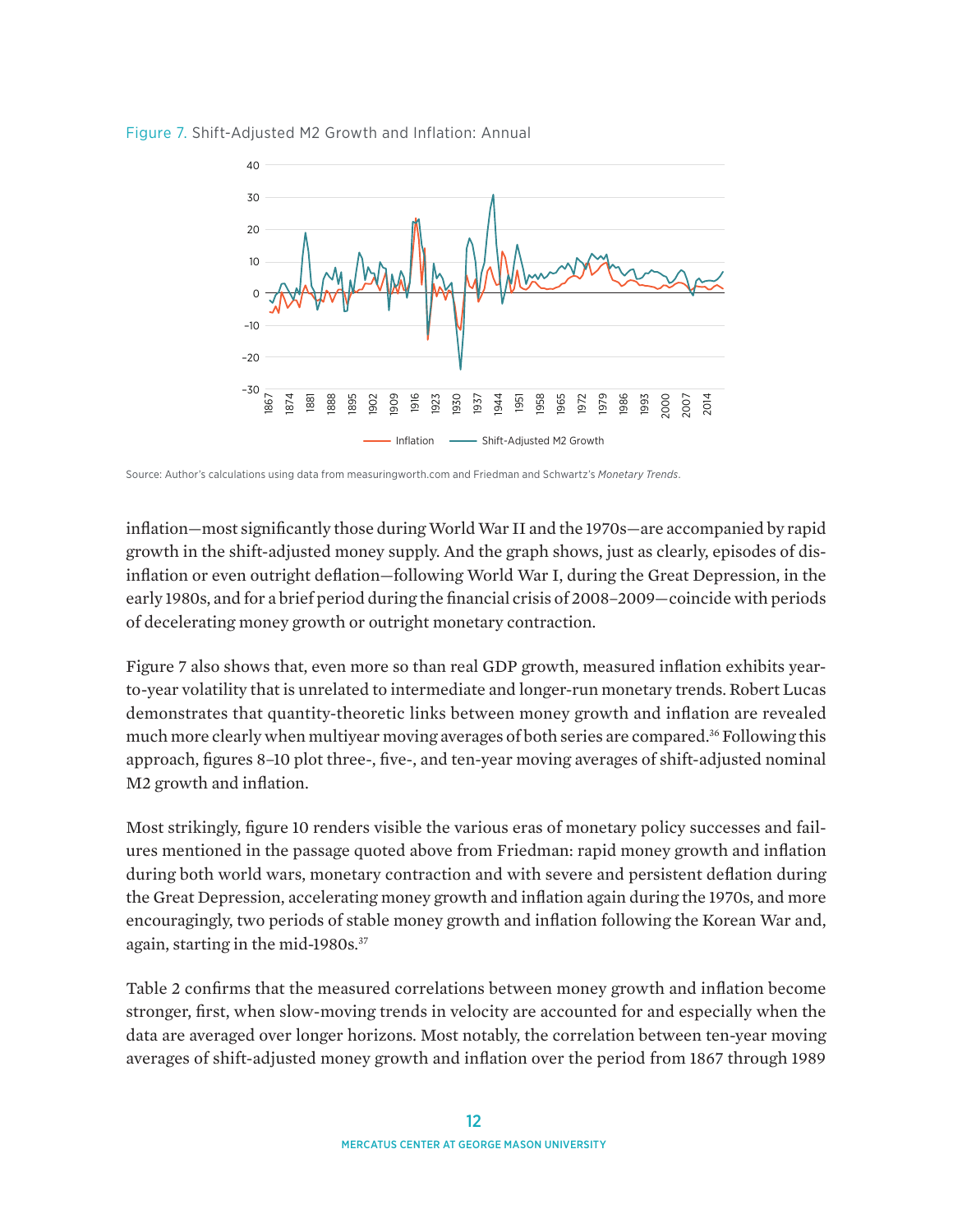

Figure 8. Shift-Adjusted M2 Growth and Inflation: Three-Year Averages

Source: Author's calculations using data from [measuringworth.com](http://measuringworth.com) and Friedman and Schwartz's *Monetary Trends*.

Figure 9. Shift-Adjusted M2 Growth and Inflation: Five-Year Averages



Source: Author's calculations using data from [measuringworth.com](http://measuringworth.com) and Friedman and Schwartz's *Monetary Trends*.

is 0.85. And even focusing on the most recent decades, from 1990 through 2019, the correlation between those series is 0.49.

Also visible in figures 7–10 is the sharp acceleration in money growth in 2020. The message from this analysis, based on Friedman's monetary economics, is that the recent bulge in M2, if not reversed, will soon fuel higher inflation.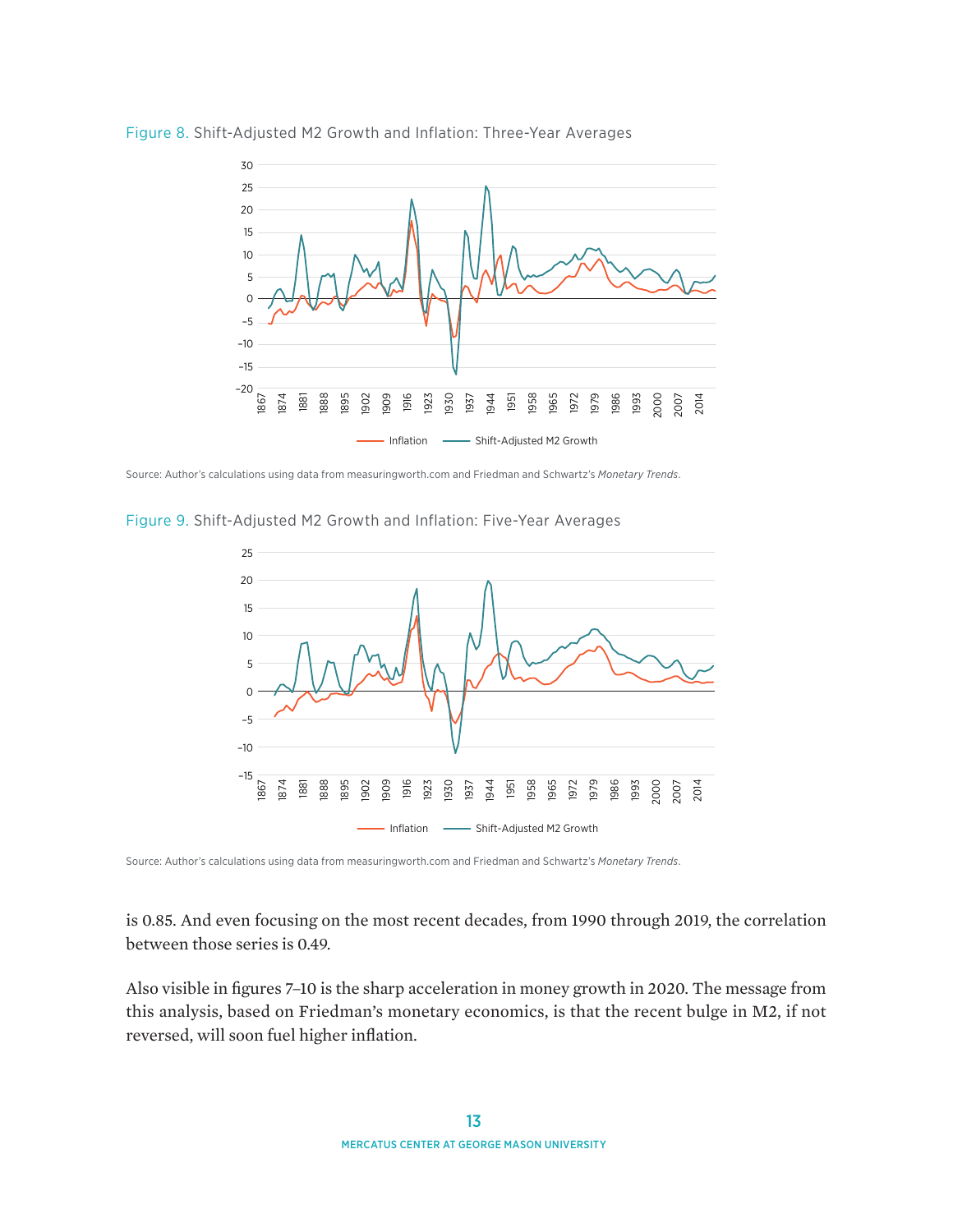

Figure 10. Shift-Adjusted M2 Growth and Inflation: Ten-Year Averages

Source: Author's calculations using data from [measuringworth.com](http://measuringworth.com) and Friedman and Schwartz's *Monetary Trends*.

### **WHAT HAPPENS NEXT?**

As revealed by Friedman's 1977 *Newsweek* column, today's debates over whether inflation will prove "transitory or persistent" echo strongly similar debates over the role that Federal Reserve policy played in driving inflation higher during the 1970s.<sup>38</sup> Friedman's position in that debate was unequivocal. The words he used back then are the ones he would most likely use today. To repeat: "There is one and only one basic cause of inflation: too high a rate of growth in the quantity of money."

In Friedman's absence, Robert Hetzel, and Peter N. Ireland and Mickey D. Levy elaborate on this position by emphasizing that "what happens next" depends crucially on what the Federal Reserve *does* next.39 As noted above, FOMC members have not systematically followed movements in M2 or any other measure of the money supply in many years. And it is unlikely that they will change their approach to monetary policymaking by paying more attention to money anytime soon. Still, one can ask how the Fed's current strategic framework, based on a combination of large-scale asset purchases (or "quantitative easing") and federal funds rate management, determines the behavior of the M2 money supply and thereby influences economic growth and inflation.

As the US economy continues to recover from the March 2020 shutdowns, consumer and business confidence will continue to improve, risk aversion will ease, and the demand for precautionary savings will diminish. What Friedman called the "natural" rate of interest will rise.<sup>40</sup>

If against this backdrop the FOMC is willing to wind down its asset purchase programs rapidly and to begin raising its target for the federal funds rate in lockstep with the rising natural rate, households and firms will have the incentive to use their stocks of liquid assets—reflected in the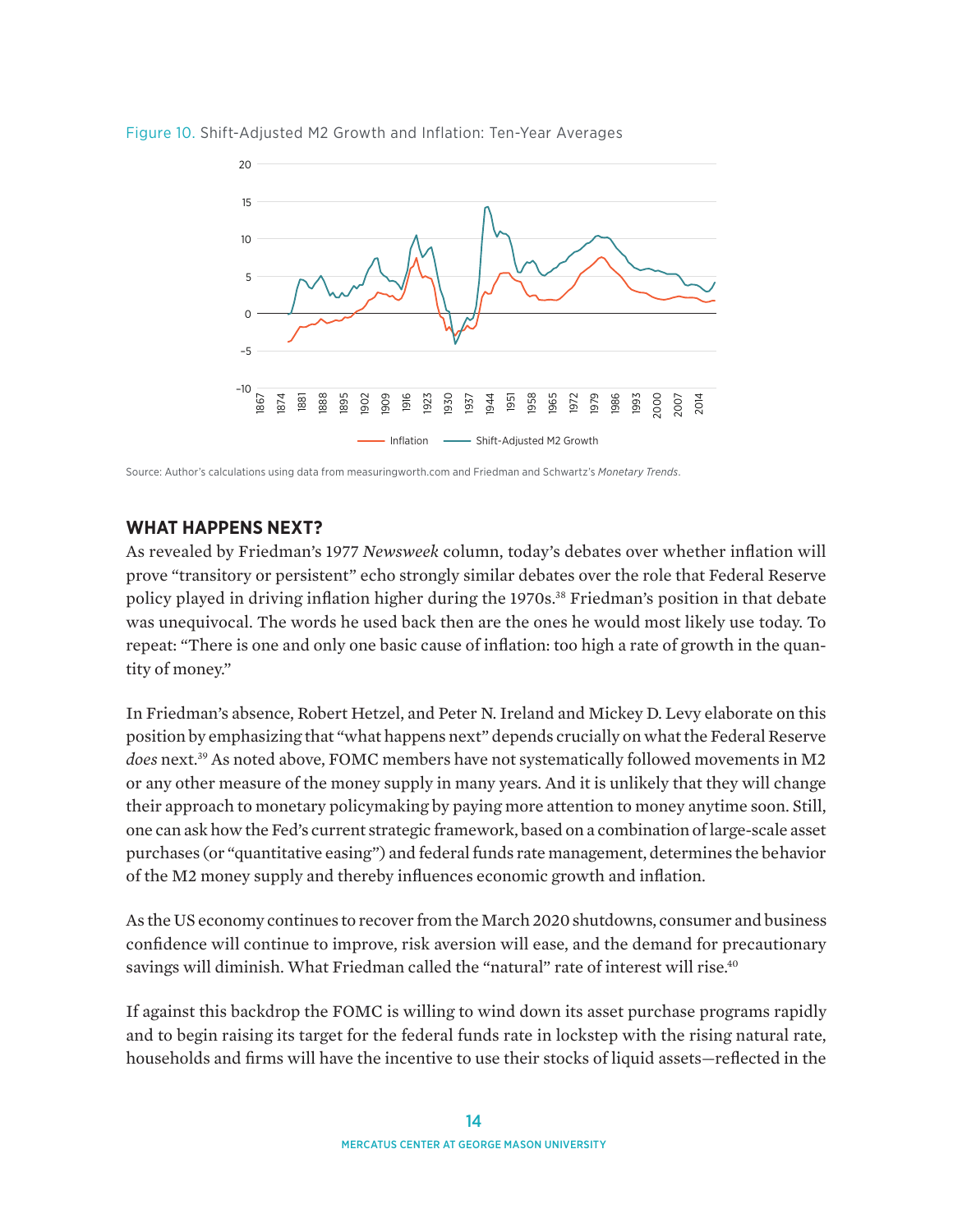| and Inflation       |                                |                              |
|---------------------|--------------------------------|------------------------------|
|                     | <b>M2 UNADJUSTED FOR TREND</b> | <b>M2 ADJUSTED FOR</b>       |
|                     | <b>TREND VELOCITY SHIFTS</b>   | <b>TREND VELOCITY SHIFTS</b> |
| One-Year Averages   |                                |                              |
| 1867-2020           | 0.52                           | 0.69                         |
| 1867-2019           | 0.53                           | 0.69                         |
| 1959-2019           | 0.36                           | 0.72                         |
| 1867-1989           | 0.54                           | 0.69                         |
| 1959-1989           | 0.22                           | 0.71                         |
| 1990-2019           | $-0.36$                        | 0.46                         |
| Three-Year Averages |                                |                              |
| 1867-2020           | 0.62                           | 0.74                         |
| 1867-2019           | 0.62                           | 0.74                         |
| 1959-2019           | 0.53                           | 0.84                         |
| 1867-1989           | 0.64                           | 0.75                         |
| 1959-1989           | 0.47                           | 0.88                         |
| 1990-2019           | $-0.39$                        | 0.47                         |
| Five-Year Averages  |                                |                              |
| 1867-2020           | 0.66                           | 0.78                         |
| 1867-2019           | 0.66                           | 0.78                         |
| 1959-2019           | 0.66                           | 0.89                         |
| 1867-1989           | 0.69                           | 0.78                         |
| 1959-1989           | 0.76                           | 0.96                         |
| 1990-2019           | $-0.37$                        | 0.39                         |
| Ten-Year Averages   |                                |                              |
| 1867-2020           | 0.73                           | 0.84                         |
| 1867-2019           | 0.73                           | 0.84                         |
| 1959-2019           | 0.83                           | 0.94                         |
| 1867-1989           | 0.75                           | 0.85                         |
| 1959-1989           | 0.93                           | 0.97                         |
| 1990-2019           | $-0.03$                        | 0.49                         |

# **Table 2. Correlations between Average M2 Growth**

Source: Author's calculations using data from [measuringworth.com](http://measuringworth.com) and Friedman and Schwartz's *Monetary Trends*.

now-elevated level of M2—to save and pay down debt. As they do, bank deposits will be extinguished. The bulge in real M2 from 2020 and 2021 will dissipate as the increase in nominal M2 reverses itself. Inflation will fall back to lower, more acceptable levels.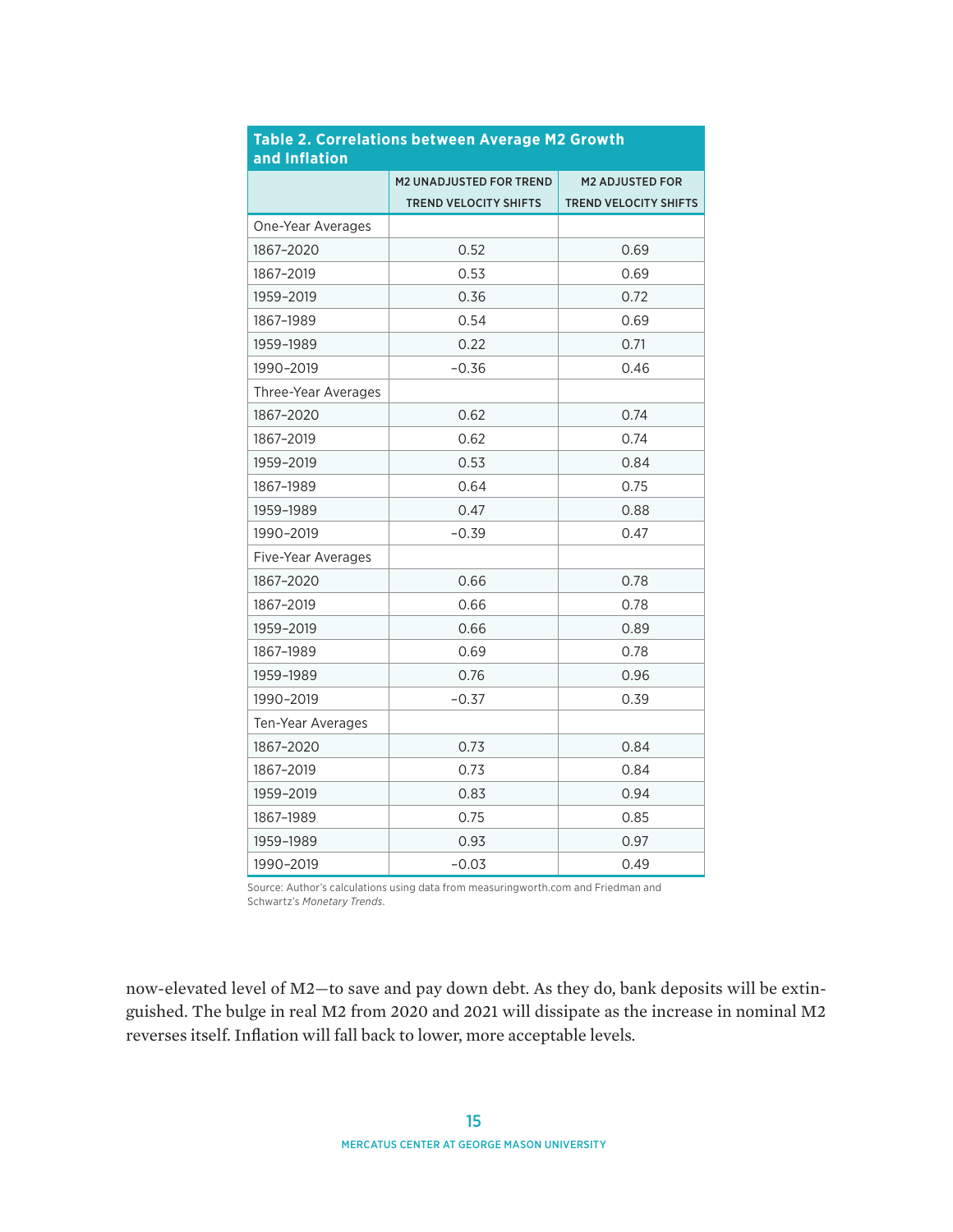Suppose, on the other hand, the FOMC moves too slowly to end quantitative easing. Michael T. Belongia and Peter N. Ireland show that just like more traditional open market operations—also purchases of government bonds with newly created bank reserves—large-scale asset purchases generate faster growth in M2.41 Thus, in this alternative scenario, rapid growth in nominal M2 will not cease.

Suppose also that meanwhile, the FOMC persists in holding the federal funds rate target below the rising natural rate. This leaves households and firms ready to spend. The recent rise in *real* M2 will still reverse itself but through a large and persistent rise in the nominal price level—that is, through inflation. And the longer the FOMC waits before raising rates, the greater becomes the risk that more dramatic policy actions—in the form of even steeper and more abrupt interest rate increases—will be needed to bring inflation back down. The boom-bust pattern of the 1970s will reappear, with high and volatile inflation accompanied by another recession.

So what would Milton Friedman say about the recent surge in M2 growth? That it signals strongly that the Federal Reserve needs to adjust its policies sooner, rather than later, to avoid persistently higher inflation and, possibly, another recession to correct for it later.

## **ABOUT THE AUTHOR**

Peter N. Ireland is Professor of Economics at Boston College and a member of the Shadow Open Market Committee.

#### **NOTES**

- 1. The Federal Reserve's M2 monetary aggregate consists of currency in circulation, checking and savings account (including money market deposit account) balances, small (under \$100,000) certificates of deposit, and retail money market mutual fund shares (i.e., those held by individuals, not businesses).
- 2. Edward Nelson, *Milton Friedman and Economic Debate in the United States: 1932–1972*, vols. 1 and 2 (Chicago: University of Chicago Press, 2020); Peter N. Ireland, "Book Review of Edward Nelson: *Milton Friedman and Economic Debate in the United States, 1932–1972* (Volumes 1 and 2)," *Business Economics* 56, no. 2 (April 2021): 101–5. Nelson and Ireland the former in great detail and the latter in brief summary—enumerate and describe Friedman's scholarly writings.
- 3. Milton Friedman and Anna J. Schwartz, *A Monetary History of the United States, 1867–1960* (Princeton, NJ: Princeton University Press, 1963).
- 4. Friedman and Schwartz, *Monetary History*; Milton Friedman and Anna J. Schwartz, "Money and Business Cycles," *Review of Economics and Statistics* 45, no. 1 (February 1963): 32–64.
- 5. Friedman and Schwartz, *Monetary History*, 306.
- 6. Friedman and Schwartz, *Monetary History*, 299–301.
- 7. Michael D. Bordo and Mickey D. Levy, "Do Enlarged Fiscal Deficits Cause Inflation? The Historical Record," *Economic Affairs* 41, no. 1 (February 2021): 59–83.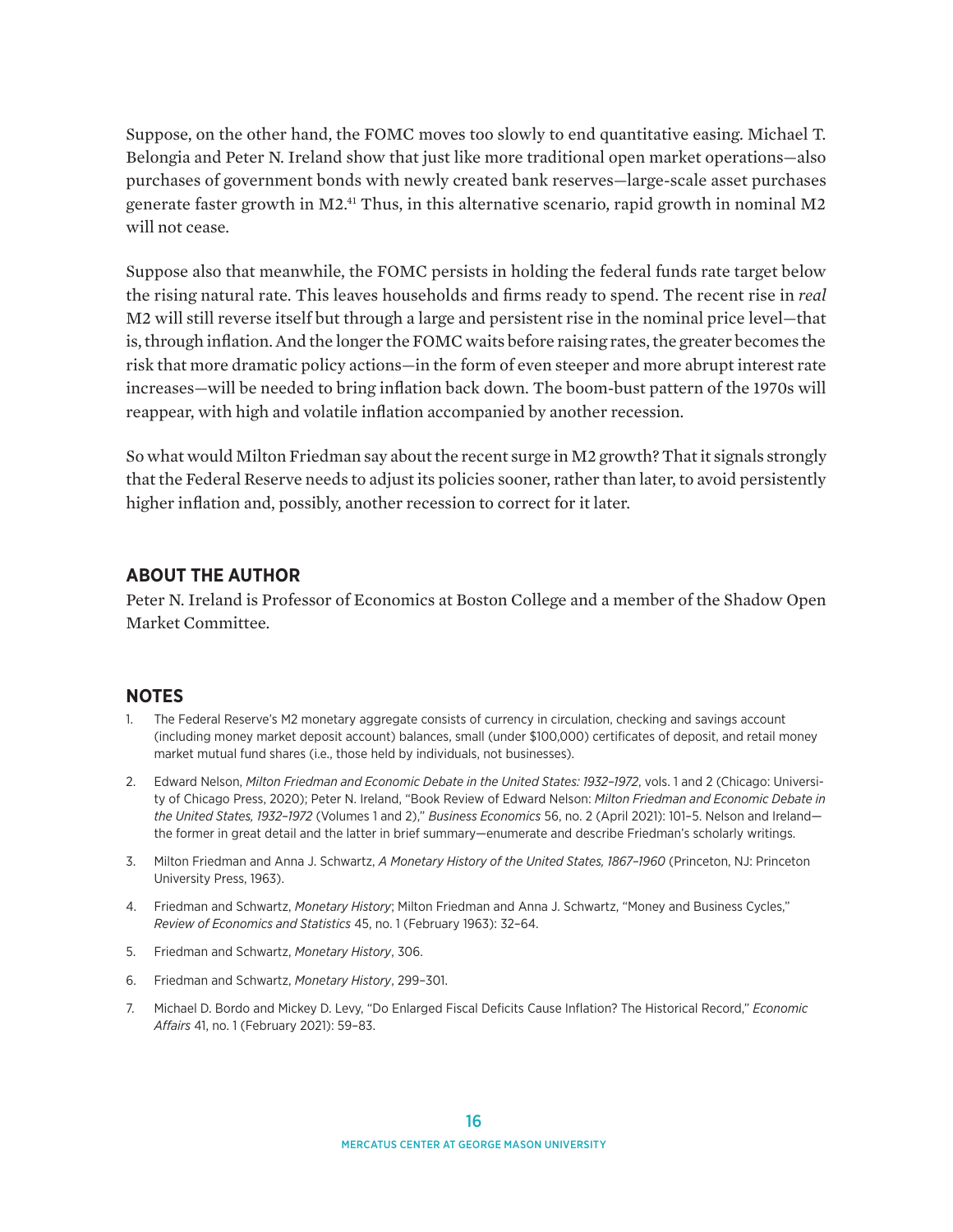- 8. Peter N. Ireland and Mickey D. Levy, "Substantial Progress,' Transitory vs Persistent, and the Appropriate Calibration of Monetary Policy" (position paper, New York: Shadow Open Market Committee, September 2021). Ireland and Levy provide an analysis of today's "transitory vs persistent" debate.
- 9. Milton Friedman, "Why Inflation Persists," *Newsweek*, October 3, 1977, 84.
- 10. Milton Friedman, "Monetarism in Rhetoric and in Practice," *Bank of Japan Monetary and Economic Studies* 1, no. 2 (October 1983): 1–14 (quotation is from p. 8).
- 11. Milton Friedman, "Monetary Policy for the 1980s," in *To Promote Prosperity: U.S. Domestic Policy in the Mid-1980s*, ed. John H. Moore (Stanford, CA: Hoover Institution Press, 1984), 23–60 (quotation is from p. 30).
- 12. Ben S. Bernanke and Alan S. Blinder, "The Federal Funds Rate and the Channels of Monetary Transmission," *American Economic Review* 82, no. 4 (September 1992): 901–21; Benjamin M. Friedman and Kenneth N. Kuttner, "Money, Income, Prices, and Interest Rates," *American Economic Review* 82, no. 3 (June 1992): 472–92. But see also Michael T. Belongia, "Measurement Matters: Results from Monetary Economics Reexamined," *Journal of Political Economy* 104, no. 5 (October 1996): 1065–83; Joshua R. Hendrickson, "Redundancy or Mismeasurement? A Reappraisal of Money," *Macroeconomic Dynamics* 18, no. 7 (October 2014): 1437–65; Michael T. Belongia and Peter N. Ireland, "Interest Rates and Money in the Measurement of Monetary Policy," *Journal of Business and Economic Statistics* 33, no. 2 (April 2015): 255–69; Michael T. Belongia and Peter N. Ireland, "Money and Output: Friedman and Schwartz Revisited," *Journal of Money, Credit, and Banking* 48, no. 6 (September 2016): 1223–66; William A. Barnett, "Economic Monetary Aggregates: An Application of Index Number and Aggregation Theory," *Journal of Econometrics* 14, no. 1 (September 1980): 11–48; William A. Barnett, *Getting It Wrong: How Faulty Monetary Statistics Undermine the Fed, the Financial System, and the Economy* (Cambridge, MA: MIT Press, 2012); Milton Friedman and Anna J. Schwartz, *Monetary Statistics of the United States: Estimates, Sources, Methods* (New York: Columbia University Press, 1970). Belongia, Hendrickson, and Belongia and Ireland show that much of money's predictive power is restored in statistical models like Bernanke and Blinder's and Friedman and Kuttner's when the Federal Reserve's simply-sum monetary aggregates are replaced by the Divisia aggregates described by Barnett. Instead of treating currency, checking accounts, and savings accounts as perfect substitutes, these Divisia measures use microeconomic aggregation theory to weight them according to the liquidity services they provide to the consumers and firms that hold them. Earlier, in fact, Friedman and Schwartz (p. 151) themselves anticipated the usefulness of this "more general approach" to monetary aggregation that "consists of regarding each asset as a joint product having diferent degrees of 'moneyness,' and defining the quantity of money as the weighted sum of the aggregate value of all assets, the weights for individual assets varying from zero to unity with a weight of unity assigned to that asset or assets regarded as having the largest quantity of 'moneyness' per dollar of aggregate value."
- 13. Alan Greenspan, "Rules vs. Discretionary Monetary Policy" (speech, 15th Anniversary Conference of the Center for Economic Policy Research, Stanford University, September 5, 1997); Ann-Marie Meulendyke, *U.S. Monetary Policy and Financial Markets* (New York: Federal Reserve Bank of New York, 1998); Daniel L. Thornton, "When Did the FOMC Begin Targeting the Federal Funds Rate? What the Verbatim Transcripts Tell Us," *Journal of Money, Credit, and Banking* 38, no. 8 (December 2006): 2039–71.
- 14. Federal Open Market Committee, "Press Release," September 29, 1998.
- 15. Board of Governors of the Federal Reserve System, *Monetary Policy Report to the Congress* (Washington, DC: Federal Reserve, July 20, 2000), 2.
- 16. John B. Taylor, "An Interview with Milton Friedman," *Macroeconomic Dynamics* 5, no. 1 (February 2001): 101–31. Friedman's graph appears on p. 103.
- 17. The quarterly data used here that run from 1959:1–2021:3 come from the Federal Reserve Bank of St. Louis's FRED database. M2 velocity is measured by dividing nominal GDP by the M2 money supply. Inflation is measured as percentage changes in the GDP deflator.
- 18. Taylor, "Interview with Friedman," 104.
- 19. John V. Duca, "Financial Technology Shocks and the Case of the Missing M2," *Journal of Money, Credit, and Banking* 32, no. 4 (November 2000): 820–39; Richard G. Anderson, Michael Bordo, and John V. Duca, "Money and Velocity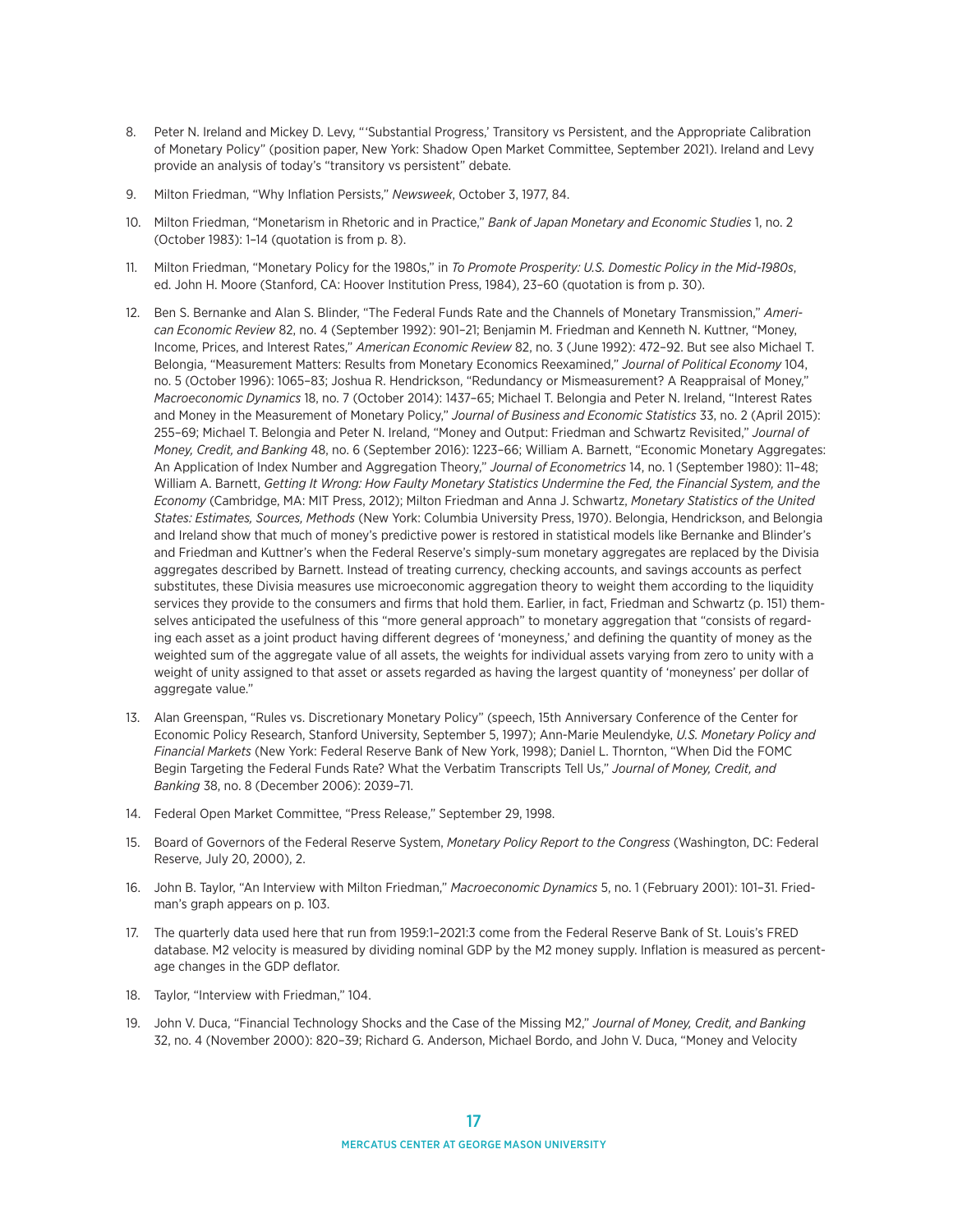during Financial Crises: From the Great Depression to the Great Recession," *Journal of Economic Dynamics and Control* 81 (August 2017): 32–49. Duca (2000) solves the "case of the missing M2" that drove M2 velocity higher in the early 1990s by noting that financial innovations made stock and bond mutual fund shares much more liquid in those years. Meanwhile, Anderson, Bordo, and Duca (2017) attribute the decline in velocity since then to a combination of falling interest rates and flight-to-quality portfolio dynamics during and after the financial crisis of 2008–2009.

- 20. Taylor, "Interview with Friedman," 105.
- 21. Milton Friedman, "The Quantity Theory of Money—A Restatement," in *Studies in the Quantity Theory of Money* (Chicago: University of Chicago Press, 1956), 3–21.
- 22. Friedman, "Restatement," 4.
- 23. Friedman, "Restatement," 16.
- 24. Friedman, "Restatement," 11.
- 25. Note in particular that  $r_{_b}$  and  $r_{_{e}}$  are the *expected* returns on bonds and stocks, which can remain stable over time even as the *realized* returns on those same assets vary considerably from period to period. Portfolio allocation decisions must, of course, be made under conditions of risk and uncertainty, with reference to expected returns but before knowing realized returns.
- 26. Michael D. Bordo and Lars Jonung, *The Long-Run Behavior of the Velocity of Circulation* (Cambridge: Cambridge University Press, 1987); Peter N. Ireland, "Financial Evolution and the Long-Run Behavior of Velocity: New Evidence from U.S. Regional Data," *Federal Reserve Bank of Richmond Economic Review* 77, no. 6 (November/December 1991): 16–26; Peter N. Ireland, "Money and Growth: An Alternative Approach," *American Economic Review* 84, no. 1 (March 1994): 47–65; Peter N. Ireland, "Economic Growth, Financial Evolution, and the Long-Run Behavior of Velocity," *Journal of Economic Dynamics and Control* 18, no. 3–4 (May–July 1994): 815–48. Bordo and Jonung, and Ireland develop and test this hypothesis of Friedman's in much greater detail.
- 27. Phillip Cagan, "The Monetary Dynamics of Hyperinflation," in *Studies in the Quantity Theory of Money*, ed. Milton Friedman (Chicago: University of Chicago Press, 1956), 23–117; John J. Klein, "German Money and Prices, 1932–44," in *Studies in the Quantity Theory of Money*, ed. Milton Friedman (Chicago: University of Chicago Press, 1956), 121–59; Eugene M. Lerner, "Inflation in the Confederacy, 1861–65," in *Studies in the Quantity Theory of Money*, ed. Milton Friedman (Chicago: University of Chicago Press, 1956), 163–75; Richard T. Selden, "Monetary Velocity in the United States," in *Studies in the Quantity Theory of Money*, ed. Milton Friedman (Chicago: University of Chicago Press, 1956), 179–257.
- 28. David E. W. Laidler, *The Demand for Money: Theories, Evidence, and Problems*, 4th ed. (New York: HarperCollins, 1993).
- 29. Michael T. Belongia and Peter N. Ireland, "The Demand for Divisia Money: Theory and Evidence," *Journal of Macroeconomics* 61 (September 2019): article 103128; Luca Benati, Robert E. Lucas Jr., Juan Pablo Nicolini, and Warren Weber, "International Evidence on Long-Run Money Demand," *Journal of Monetary Economics* 117 (January 2021): 43–63; Kenneth G. Stewart, "The Simple Macroeconometrics of the Quantity Theory and the Welfare Cost of Inflation" (manuscript, University of Victoria, Victoria, BC, May 2021).
- 30. Michael T. Belongia and Peter N. Ireland, "A 'Working' Solution to the Question of Nominal GDP Targeting," *Macroeconomic Dynamics* 19, no. 3 (April 2015): 508–34; Michael T. Belongia and Peter N. Ireland, "Circumventing the Zero Lower Bound with Monetary Policy Rules Based on Money," *Journal of Macroeconomics* 54, pt. A (December 2017): 42–58.
- 31. Jeffrey J. Hallman, Richard D. Porter, and David H. Small, "Is the Price Level Tied to the M2 Monetary Aggregate in the Long Run?" *American Economic Review* 81, no. 4 (September 1991): 841–58. Belongia and Ireland's *V*\* or "V-star" thereby plays a role similar to Hallman, Porter, and Small's *P*\* or "P-star." It is the value toward which velocity (or, in the earlier study, the aggregate nominal price level) tends to gravitate in the long run. In fact, Hallman, Porter, and Small's original P-star model assumes that M2 velocity fluctuates around a constant mean of 1.65; its predictions therefore went off track when, as shown in figure 3, M2 velocity moved higher in the early 1990s. Belongia and Ireland show that the performance of the P-star model improves when a time-varying value for *V*\* is estimated, using the same methods employed here.